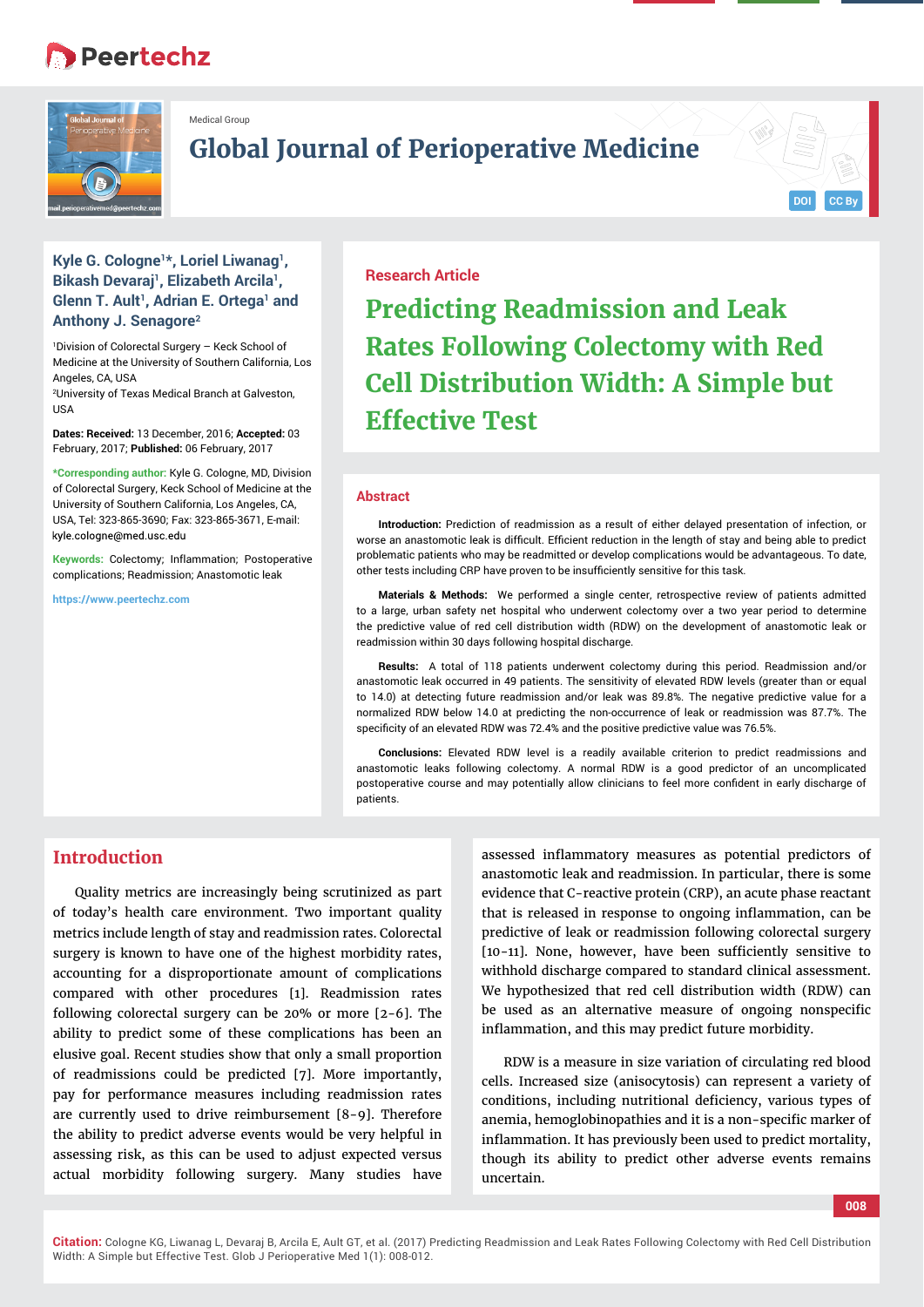## **Methods**

A retrospective review of patients admitted to a large, urban safety-net hospital over a two year period from 2010- 2012. An administrative database kept within the division of all procedures performed was reviewed after Institutional Review Board approval was obtained. Variables obtained from a retrospective chart review included age, gender, surgical procedure, length of hospital stay (LOS), values of RDW at all time periods, the incidence of anastomotic leak, and readmission rates within 30 days following hospital discharge. While labs are typically obtained routinely on day 1 and 2 postoperatively (and include RDW), any laboratory values obtained later than this were deemed clinically necessary and not done as part of a standardized protocol. A cutoff of 14.0 was used as the upper limit of normal for RDW. The reference range for our laboratory was 9-14%. Positive and negative predictive values as well as sensitivity and specificity were calculated (as defined in Table 2). Inclusion criteria included any partial colectomy with an anastomosis  $\geq$ 10 cm from the anal verge. Anastomotic leak was defined as contrast extravasation or peri-anastomotic fluid or gas on radiographic imaging or breakdown of the anastomosis seen at operative re-exploration. All surgeries were performed by a colorectal surgery resident or general surgery chief resident with the help of one of 5 board certified colorectal surgeons. All patients were managed postoperatively with an enhanced recovery protocol that has previously been published [12]. Discharge criteria included tolerance of a diet without need for supplemental intravenous fluids or intravenous narcotics, evidence of bowel function (flatus, bowel movement, or similar ostomy output), and no clinical concern for an infectious process such as anastomotic leak. Emergent cases were excluded.

## **Results**

A total of 118 patients underwent colectomy during this period. Clinical characteristics can be found in Table 1. Fifty eight percent were male with an average age of 58.4±14.6. Average ASA was 2.9±0.6. Average LOS was 7.2± 8.6 days (range: 2-64). 58% of procedures were attempted laparoscopically with a conversion rate of 22.5%. Readmission and/or anastomotic leak occurred in 49 patients. There were

| <b>Table 1</b>                                                                                           |               |
|----------------------------------------------------------------------------------------------------------|---------------|
| Patient characteristics Age                                                                              | $58.4 + 14.6$ |
| ASA                                                                                                      | $2.4 + 0.4$   |
| BMI                                                                                                      | $28 + 5.9$    |
| %male                                                                                                    | 58%           |
| <b>Procedure</b>                                                                                         |               |
| Left Colectomy / Sigmoid                                                                                 | 47% (55/118)  |
| <b>Right Colectomy</b>                                                                                   | 25% (30/118)  |
| Low Anterior resection**                                                                                 | 22% (26/118)  |
| Total / Subtotal                                                                                         | 6% (7/118)    |
| $\Lambda$ O $\Lambda$ : $\Lambda$ as subsidiary Original, of $\Lambda$ as said solid subsidiary Original |               |

ASA: American Society of Anesthesiologist's Score

\*Of the 40 patients with cancer as indication for surgery \*\*Defined as resection to level below peritoneal reflection but above 10 cm 28 anastomotic leaks. Thirteen patients with a leak required reoperation. Four leaks (14%) were managed with antibiotics alone, and 11 (39%) required percutaneous drainage. Thirtyone patients (26.2%) were readmitted within 30 days following surgery. Ten patients overlap and had both a readmission and anastomotic leak detected at readmission. The remainder were diagnosed during the initial hospital stay. Readmission for leak represented roughly one third of the readmissions, and none appeared to be predicted based on clinical characteristics prior to discharge (such as leukocytosis, fever, lack of return of bowel function, or failure to reach discharge criteria). Specific RDW values and degree of elevation above 14 was not predictive of outcome more so than simply having an elevated RDW. There was no correlation of RDW values with the type of surgery, approach (laparoscopic vs. open), or primary pathology.

The sensitivity of elevated RDW levels (greater than or equal to 14.0) at detecting future readmission or anastomotic leak was 89.8%. The negative predictive value for a normalized RDW below 14.0 by the time of hospital discharge at predicting the non-occurrence of leak or readmission was 87.7% (Table 2). The specificity of an elevated RDW was  $72.4\%$  and the positive predictive value was 76.5%. Reasons for readmission are characterized in Table 3. There was no difference in readmission rates among various groups at high risk for alterations in RDW (Table 4). Positive predictive value for each individual event was lower: 42% for readmission, 48% for leak.

### **Discussion**

The ability to predict (and therefore possibly prevent) complications such as readmission and anastomotic leak following surgery has been an elusive goal. Recent studies show that only a small proportion (21%) of surgical readmissions could be predicted [7].. Dehydration and infection were some of the more commonly cited areas of preventable readmissions – areas that we also saw as common reasons for admission. Thus, the ability to predict and therefore more closely scrutinize these patients may be a useful tool, particularly when pay for performance measures will start to use readmission rates as benchmarks. This is particularly true in tertiary care or safety net hospitals such as our own, where our previously reported results on complex patients suggest this is a difficult problem [9,13,14]. Therefore the ability to accurately adjust expected versus actual morbidity following surgery will become increasingly important, and there are limited tools for this type of evaluation. Our data suggests that RDW may be one tool to effectively do that.

There have been other studies, specifically regarding C-reactive protein (CRP) to try and achieve similar predictive models after colectomy. Krapta et al [15]. Demonstrated that non-elevation of CRP was able to accurately predict shorter length of hospital stay  $(p<0.01)$  with average CRP values of  $6.3$  in those with a LOS <  $3$  days, vs 11.7 in those with LOS > 4 days. Although the CRP values were different in readmitted vs. non-readmitted patients (11.8 vs. 9.9), the difference did not reach statistical significance. Despite the small sample size, their early data have given promise to the ability to predict adverse outcomes, and thus risk

**009**

**Citation:** Cologne KG, Liwanag L, Devaraj B, Arcila E, Ault GT, et al. (2017) Predicting Readmission and Leak Rates Following Colectomy with Red Cell Distribution Width: A Simple but Effective Test. Glob J Perioperative Med 1(1): 008-012.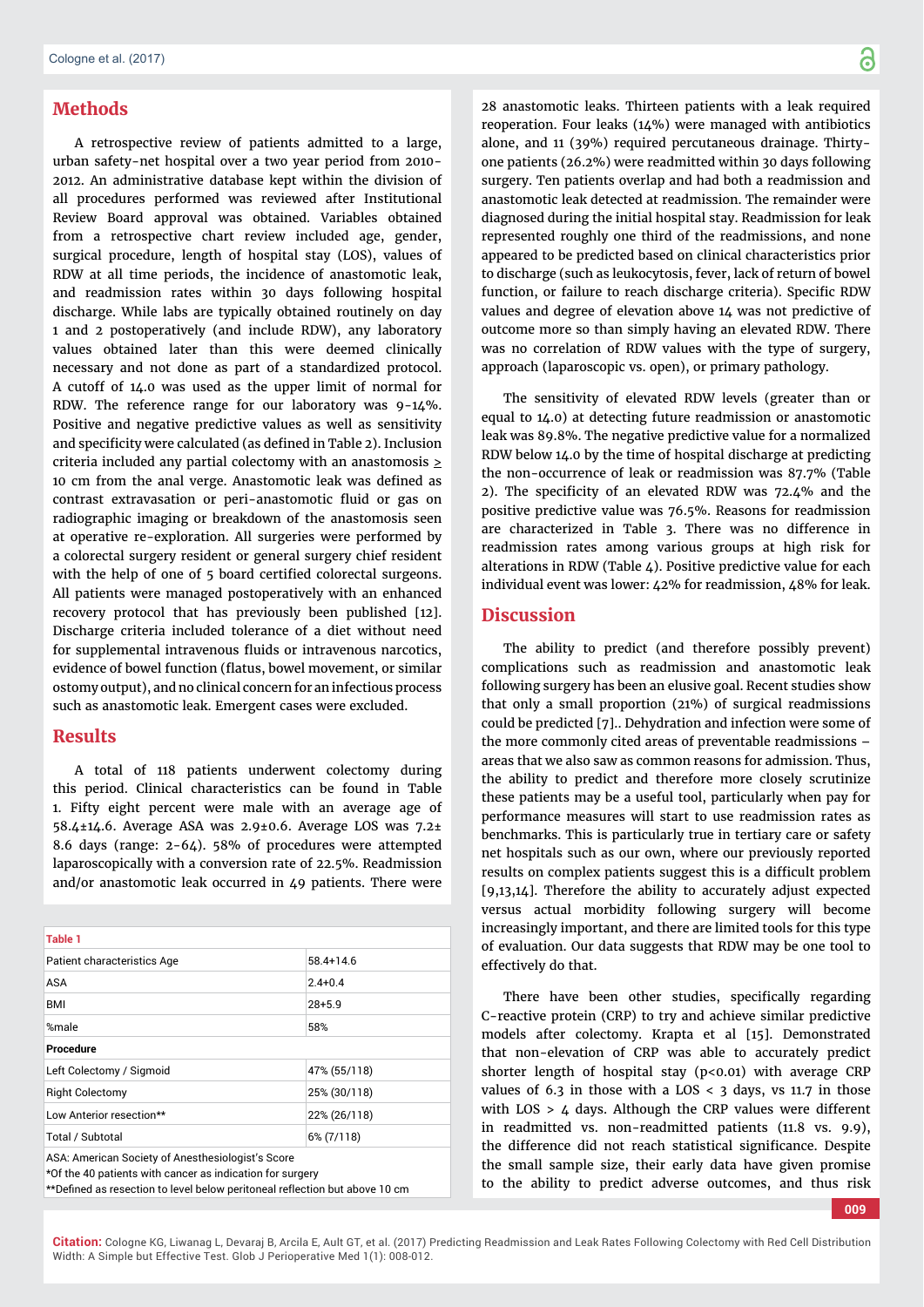**Table 2**: Sensitivity and Negative Predictive value of RDW at predicting readmission or leak following colectomy.

| Number of Patients                     | 118   |
|----------------------------------------|-------|
| Sensitivity of RDW > 14.0*             | 89.8% |
| Negative predictive value if RDW <14** | 87.7% |

\*As defined as those with RDW>14 with leak or readmission (true positive) / (true positives +those with leak or readmission and RDW < 14). \*\*Defined as those without leak or readmission and RDW < 14 (true negatives) / (true negatives + readmission or leak with RDW < 14).

| <b>Table 3: Readmission reasons (n=31)</b> |                 |  |  |
|--------------------------------------------|-----------------|--|--|
| <b>Reason for Re-Admission</b>             | n (%)           |  |  |
| Anastomotic Leak                           | 10 (32%)        |  |  |
| Ileus/small bowel obstruction              | 7(23%)          |  |  |
| SSI (other than leak)                      | 5(16%)          |  |  |
| <b>Ileostomy dysfunction</b>               | 4 (13%)         |  |  |
| Abdominal pain                             | 2(6%)           |  |  |
| Upper GI bleed, stroke, UTI                | Each $n=1$ (3%) |  |  |
|                                            |                 |  |  |

SSI (surgical site infection) UTI (urinary tract infection)

**Table 4:** Characteristics of higher risk groups with potentially altered RDW

|               | N   | <b>RDW&gt;14</b> | <b>%readmission</b> |
|---------------|-----|------------------|---------------------|
| All patients  | 118 | 68               | 26%                 |
| Age $\geq 65$ | 20  | 10               | 30%C                |
| $BMI \geq 30$ | 45  | 28               | 28%                 |
| Male          | 69  | 35               | 18%                 |

adjust predictive models in an era of pay for performance. Others have also investigated CRP as a predictor of safe, early discharge without subsequent complication. Giaccaglia et al [16]. Demonstrated a >96% negative predictive value for leak when the CRP was <16.9mg/mL on postoperative day 3 and >98% when CRP was <12.5mg/mL on day 5. While they suggested that procalcitonin may enhance this negative predictive effect, it is an expensive test [17], and not routinely ordered. IL-6 is another non-specific inflammatory marker that also has similar (albeit lower) predictive value for subsequent complications [18]. Ortega-Deballon et al [19] also showed that CRP (cutoff of 125 mg/L on postoperative day  $\mu$ ) had a negative predictive value of 95.8%. There is also a meta-analysis of 7 studies that demonstrated CRP was a useful negative predictive test for leak [20].

With these types of serum biomarkers for adverse events, authors have shown that a positive predictor of leak is a much more difficult entity. Our results suggest similar findings, in that positive predictive values overall were 76.5%, but were much lower for an individual event (42% for readmission, 48% for leak). No single biomarker has been shown to be effective to accurately predict a positive occurrence of a complication. However, negative prediction seems to be more feasible [21].

These serum biomarkers are not part of a routine order set, so we sought to characterize something that is readily available on existing tests. The role of RDW as related predictor has not been well characterized in colorectal surgery. However,

there is some precedent that RDW values are a non-specific marker for ongoing inflammation and thus can potentially be used as a predictor of outcomes. It has been used to predict mortality in many medical patients [22-25], with hazard ratios for increased risk of death ranging from 1.09-1.31 for each 1% increase in RDW values. These differences in mortality persisted even after adjusting for severity using APACHE scores and including comorbid conditions such as renal failure, respiratory failure, and other potential confounding factors. It has been shown to potentially be superior to C-reactive protein (CRP) as a predictor of adverse outcome [26]. The true value of RDW in surgical patients has been incompletely studied. Our study suggests, as seen in the medical studies, that it may be helpful in predicting adverse outcomes.

In acute pancreatitis, Senol et al. [27] reported that an elevated RDW above 14.8 as part of a predictive model correctly predicted adverse outcome in 77% of cases. Elevated RDW has also been used to predict ongoing disease activity in ulcerative colitis and Crohn's disease patients [28-29]. These studies suggest that RDW can be used as an active predictor of ongoing inflammation, which could signify an impending problem such as anastomotic leak, abscess, or other problem that would require readmission. A study in hernia patients further substantiated this claim [30]. The ability to predict ongoing inflammation may not be as accurate in obese patients [31].

It has been established that an elevated RDW is a potential indication for colonoscopy. In one study, RDW was 84% sensitive and 88% specific for right sided colon cancer [32]. in appropriately selected patients. These numbers parallel our findings and further suggest the potential role for RDW of an ongoing inflammatory process.

There is much more limited data on surgical patients. Warwick et al. [33]. showed similar results to our study in lung surgical patients. RDW was a significant predictor in need for mechanical ventilation, LOS, in-hospital and long term mortality. Similar results were observed by Polat et al [34], who found that elevated RDW values were predictive of ICU and overall LOS as well as mortality in pediatric heart surgical patients. To our knowledge, this is the first application to colectomy patients, and the results suggest this could become a useful tool for predicting adverse outcomes. Our data are surprising in that such a simple test can be used to accurately predict adverse outcome, with sensitivity of 89.8%. Furthermore, the lack of elevation (negative predictive value for a normalized RDW) is also comforting in that it too predicts lack of adverse outcome (negative predictive value in our data  $= 87.7\%$ ). The test is not as specific, in that a number of other things may cause this elevation.

Several aspects of our study deserve some additional scrutiny. We describe a relatively high leak rate (23.7%) compared to reported data. This is likely a result of multiple factors, including the fact that our patient population is at high risk based upon advanced stage of disease, urgency of procedure, and nutritional deprivation. These are a byproduct of working at a large urban safety-net hospital. Of all surgeries, 46 were performed for cancer. Early T-stage

**010**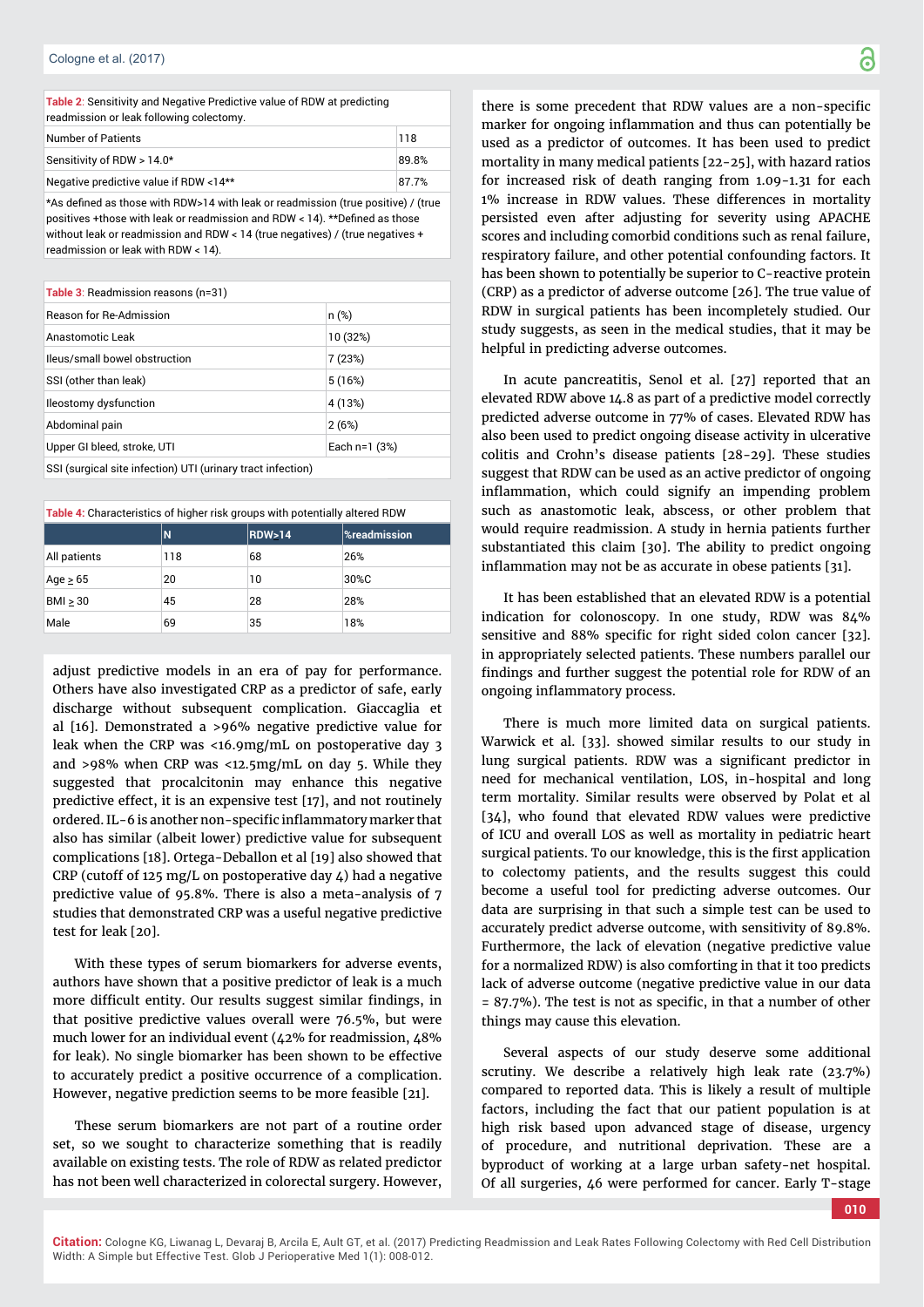(T1 or T2) was seen in only 5 patients, with the remainder being  $T_3$  or  $T_4$ . This significantly increased the complexity of many operations and is a factor with documented impact on preoperative inflammatory state, which likely contributed to the higher leak rates. Similarly, our patients are often disadvantaged with multiple comorbidities and limited home resources (average BMI 28+5.9, average ASA 2.4+0.4). We have previously published several works (including a large series) describing how infectious and other complications can be increased in our population [9,14]. This also likely contributed to increased length of stay (7.2 days) and higher readmission rates (26.2%). Within this as our study population, an elevated RDW was highly predictive of certain postoperative problems that are becoming increasingly scrutinized. More importantly, a normal RDW had a high negative predictive value for the non-occurrence of adverse events (87.7%), which may be the more important point as it is difficult to know what to do with an elevated nonspecific inflammatory marker.

It seems clear that RDW may have a role in predicting adverse events, particularly non-occurrence if the value is within the normal range. As it is a component of a CBC (which is ordered as a part of most routine lab work postoperatively), it can be a simple, but effective additional factor that allows early discharge with confidence after colorectal surgery.

Our study also has several limitations. It is a single center, retrospective study, with a small overall number of patients. This may limit the generalizability of our findings. Second, the measurement of RDW values was not standardized as part of a protocol, nor were baseline values prior to surgical intervention obtained. While it would be ideal to correlate preoperative with postoperative high risk variables (such as anemia and pre-existing elevated RDW), this information was not universally available in our patient population, as many preoperative tests were done outside and this information was unable to be obtained. Furthermore, ongoing treatments such as chemotherapy and other condtions may have had an effect on RDW values. Since this information was not always available, we could not account for these potential confounders. An additional consideration is that different lab instruments may yield a different reference range, so results are not always generalizable (Lippi et al. 2014 (Clin Biochem 47:1100-1103). Complications and anastomotic leak rates were quite high, likely as a result of our complex patient population with advanced disease and multiple risk factors for complications [9,14]. This could bias the results and make them less applicable in other scenarios, as our patients may have had a higher pretest probability for detecting problems. For this reason, we also include the negative predictive value, which is also insightful and as pointed out earlier, probably more feasable than positive predictive values (which have proven remarkably elusive). Finally, RDW is a non-specific laboratory value and the clinical implications of an elevated value are uncertain (as it could represent a wide range of etiologies). This problem has also been seen with other non-specific inflammatory markers (e.g. CRP). Similarly, the accuracy of either occurrence alone (e.g. leak alone or readmission alone), is not as good as a composite using both endpoints. This is because there is a process going on that may give a false representation of what is going on if only one is investigated. Despite this, the use of RDW is a readily attainable factor that can be useful in predicting readmission and leak rates following major colorectal surgery. Our results show some initial promise regarding this approach and further study is needed. It remains unclear whether the threshold for discharge should be higher in patients who do not have RDW<14, but our study suggests they should perhaps have closer follow-up. Larger, more prospective and randomized studies will be required to confirm these findings.

#### **References**

- 1. Schilling PL, Dimick JB, Birkmeyer JD (2008) Prioritizing quality improvement in general surgery. J Am Coll Surg 207: 698-704. **Link:** https://goo.gl/yqNgbS
- 2. O'Brien DP, Senagore A, Merlino J, Brady K, Delaney C (2007) Predictors and outcome of readmission after laparoscopic intestinal surgery. World JSurg 31: 2430-2435. **Link:** https://goo.gl/aGNnii
- 3. Andersen J, Hjort-Jakobsen D, Christiansen PS, Kehlet H (2007) Readmission rates after a planned hospital stay of 2 versus 3 days in fast-track colonic surgery. Br J Surg 94: 890-893. **Link:** https://goo.gl/BCi6he
- 4. Delaney CP (2008) Outcome of discharge within 24 to 72 hours after laparoscopic colorectal surgery. DisColon Rectum 51: 181-185. **Link:** https://goo.gl/d5f3p0
- 5. Guinier D, Mantion GA, Alves A, Kwiatkowski F, Slim K, et al.(2007) Risk factors of unplanned readmission after colorectal surgery: a prospective, multicenter study. Dis ColonRectum 50: 1316-1323.**Link:** https://goo.gl/zDRmyY
- 6. Kariv Y, Delaney CP, Senagore AJ, Manilich EA, Hammel JP, et al. (2007) Clinical outcomes and cost analysis of a "fast track" postoperative care pathway for ileal pouch-anal anastomosis: a case control study. Dis Colon Rectum 50: 137-146. **Link:** https://goo.gl/xvcxP6
- 7. Dawes AJ, Sacks GD, Russell MM, Lin AY, Maggard-Gibbons M, et al (2014) Preventable readmissions to surgical services: lessons learned and targets for improvement. J Am Coll Surg 219: 382-389. **Link:** https://goo.gl/ekZg9J
- 8. Khanduja K, Scales DC, Adhikari NK (2009) Pay for performance in the intensive care unit – opportunity or threat? Crit Care Med 37:852-858. **Link:** https://goo.gl/rNOAGd
- 9. Cologne KG, Hwang GS, Senagore AJ (2014) Cost of practice in a tertiary/ quaternary referral center: Is it sustainable? Tech Coloproctol 18: 1035-1039. **Link:** https://goo.gl/P27pPa
- 10. Korner H, Nielsen HJ, Soreide JA, Nedrebø BS, Søreide K, et al. (2009) Diagnostic accuracy of C-reactive protein for intraabdominal infections after colorectal resections. JGastrointest Surg 13: 1599-1606. **Link:** https://goo.gl/Sm6czY
- 11. Welsch T, Muller SA, Ulrich A, Kischlat A, Hinz U, et al. (2007) C-reactive protein as early predictor for infectious postoperative complications in rectal surgery. Int J ColorectalDis 22: 1499-1507. **Link:** https://goo.gl/vPkiuw
- 12. Rona K, Choi J, Sigle G, Kidd S, Ault G, et al. (2012) Enhanced recovery protocol: implementation at a county institution with limited resources. Am Surg 78:1041-1044. **Link:** https://goo.gl/Edprrn
- 13. Cologne KG, Keller DS, Liwanag L, Devaraj B, Senagore AJ (2014) Use of the American College of Surgeons NSQIP surgical risk calculator for laparoscopic colectomy: How good is it and how can we improve it? J Am Coll Surg 220: 281-286. **Link:** https://goo.gl/uYDyfx
- 14. Cologne KG, Skiada D, Beale E, Inaba K, Senagore AJ, et al. (2014) Effects of diabetes mellitus in patients presenting with diverticulitis: clinical